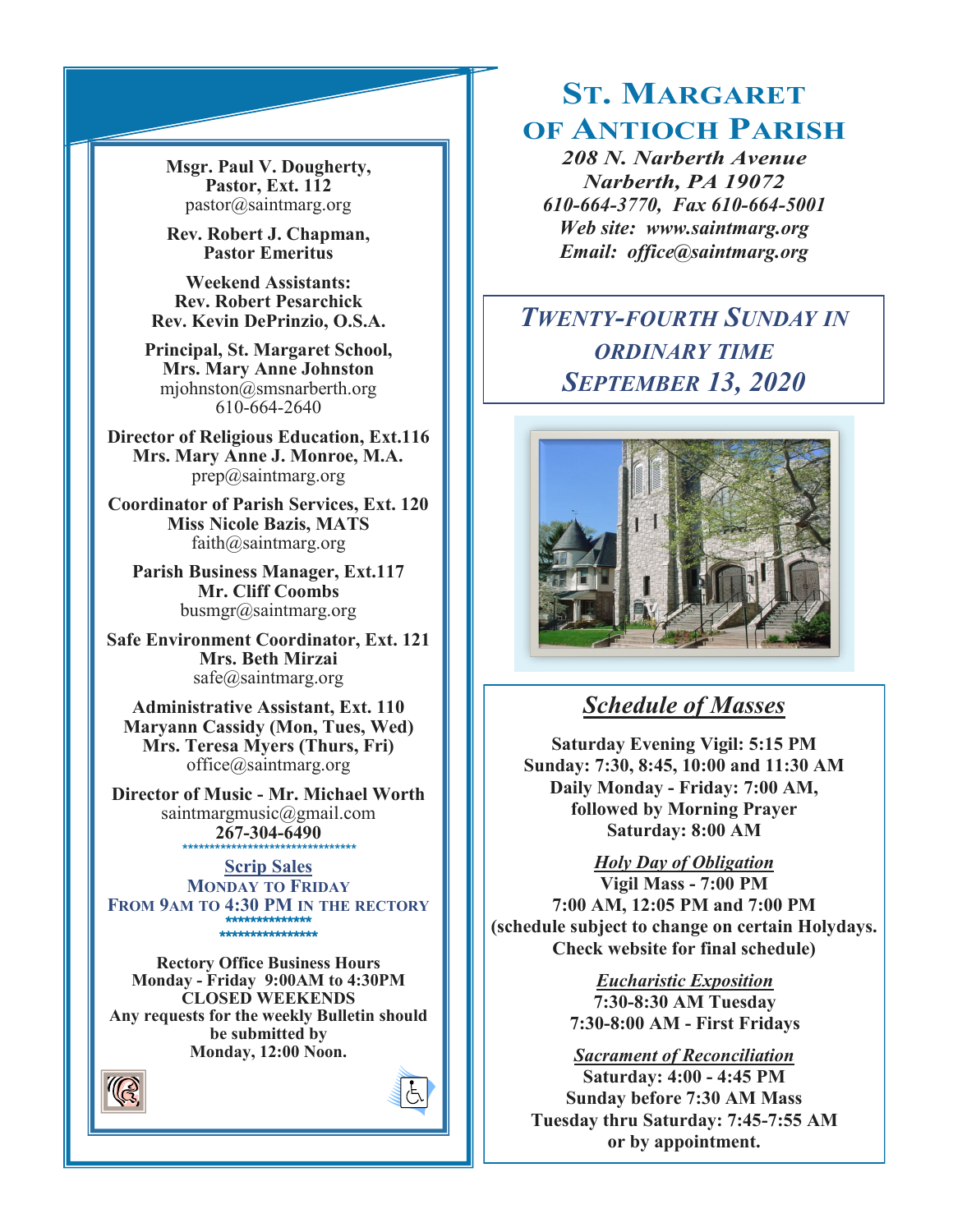#### *TWENTY-FOURTH SUNDAY IN ORDINARY TIME*

#### *Reflection by Rev. Leonard N. Peterson*

 You have likely heard the expression "the third rail" as denoting some sensitive topic. What does it mean? Technically, the term derives from an additional rail placed alongside regular track that supplies electric current to trains in some systems. At 600 volts, and always being "live", this rail is obviously something to avoid touching.

 Informally, "the third rail" is used to denote an issue considered by politicians to be too controversial for them to discuss. An "untouchable" one that may cause same politician to suffer politically. A well-known example is Social Security. Any meddling here could prove disastrous. Especially when addressing our dependent senior citizens, a politician has to be wary.

 In the spiritual realm, one might say that forgiveness of others is a "third rail" topic for a lot of Christians. We all know that Jesus called for it to be an essential part of following Him. We realize that we should practice it toward anyone who has offended us in the myriad ways that people can. We admit that such a thing is easier said than done. So a homily on the topic might lead us to think: "Talk about something else, Father, and thank you very much." But preach on it he must.

 Have you ever bargained with the Lord this way: "Listen, dear Jesus, You don't understand. I bent over backwards in friendly outreach to that person. I actually spoiled them with my trust and affection, yet they went ahead and betrayed me behind my back. Really, now, must I forgive them?" I wouldn't be surprised to hear Jesus reply with one word: "Judas."

 Sure, there is injustice galore in our world. Its values are topsy turvy with what they should be. Sinners succeed where others fail. In Scriptural terms, "evil has its hour." That evil comes to us in ways often small and unnoticed.

 I know people struggle with this matter in the confessional. They tell me stories of the betrayal and hurt, and then they add: "I cannot forgive." I try to comfort the penitent that they may be confusing their feelings with the objective act. They have to will forgiveness for the offender as Jesus directs us. He might add "Remember that I called Judas 'friend' right before his blistering kiss of betrayal."

 When we are guilty of betraying Jesus through our sins, we can be consoled by the words of today's Responsorial: "The Lord is slow to anger and rich in compassion." Would that we could act the same!

 No doubt, it is a burden to live with hurt. It is a true cross. But carry it we must, if only to understand just a little of the weight of the Cross Jesus carried. Trust always that He knows the pain we have and He will not only refresh us here below, but lift it away in His heaven to come.

 A man named John Oglethorpe, a member of Parliament and the founder of the colony of Georgia, happened one day to be talking to John Wesley, the founder of the Methodist church. Oglethorpe boasted, "I never forgive anyone." To which Mr. Wesley sagely replied: "Then, Sir, I hope that you never sin."

## **Mass Intentions**

**MONDAY, September 14 7:00 AM Helen O'Rourke**

**TUESDAY, September 15 7:00 AM J. Taney Willcox, Jr.**

**WEDNESDAY, September 16 7:00 AM Holy Souls in Purgatory**

**THURSDAY, September 17 7:00 AM John Le**

**FRIDAY, September 18 Joanne Goss** 

**SATURDAY, September 19 8:00 AM Nancy Pease**



**THE WEEK OF SEPTEMBER 13, 2020 THE SANCTUARY CANDLE WILL BURN IN MEMORY OF JACK BINSTEAD.**

**Msgr. Dougherty offers a Mass each Sunday for all the parishioners and for those enrolled in the church memorial fund.**

> **THE STEWARDSHIP REPORT Weekend of September 6, 2020: \$ 12,554 Collection in Church: \$ 2,434 Electronic Funds Transfer: Mail In: \$ 6,238 Parish On Line: Envelopes: \$ 665 \$ 3,217 147**

**Collection for Black & Indian Missions: \$1,426**

#### **The Weekend of September 8, 2019: \$9,221**

**I sincerely thank you for continuing to live faithful stewardship. God bless you and your families. Msgr. Dougherty**



**Online Giving** - Saint Margaret Parish has arranged a convenient Parish<sup>7</sup> Giving and secure method of online giving. You can set up all your

second collections in advance. Create or login to your Parish Giving account by going to the Parish website and clicking on the logo at the lower right or [https://](https://tinyurl.com/StMargGiving) [tinyurl.com/StMargGiving.](https://tinyurl.com/StMargGiving)

*This is an easy way to continue to support your parish both during the COVID-19 pandemic and going forward. Thank you!*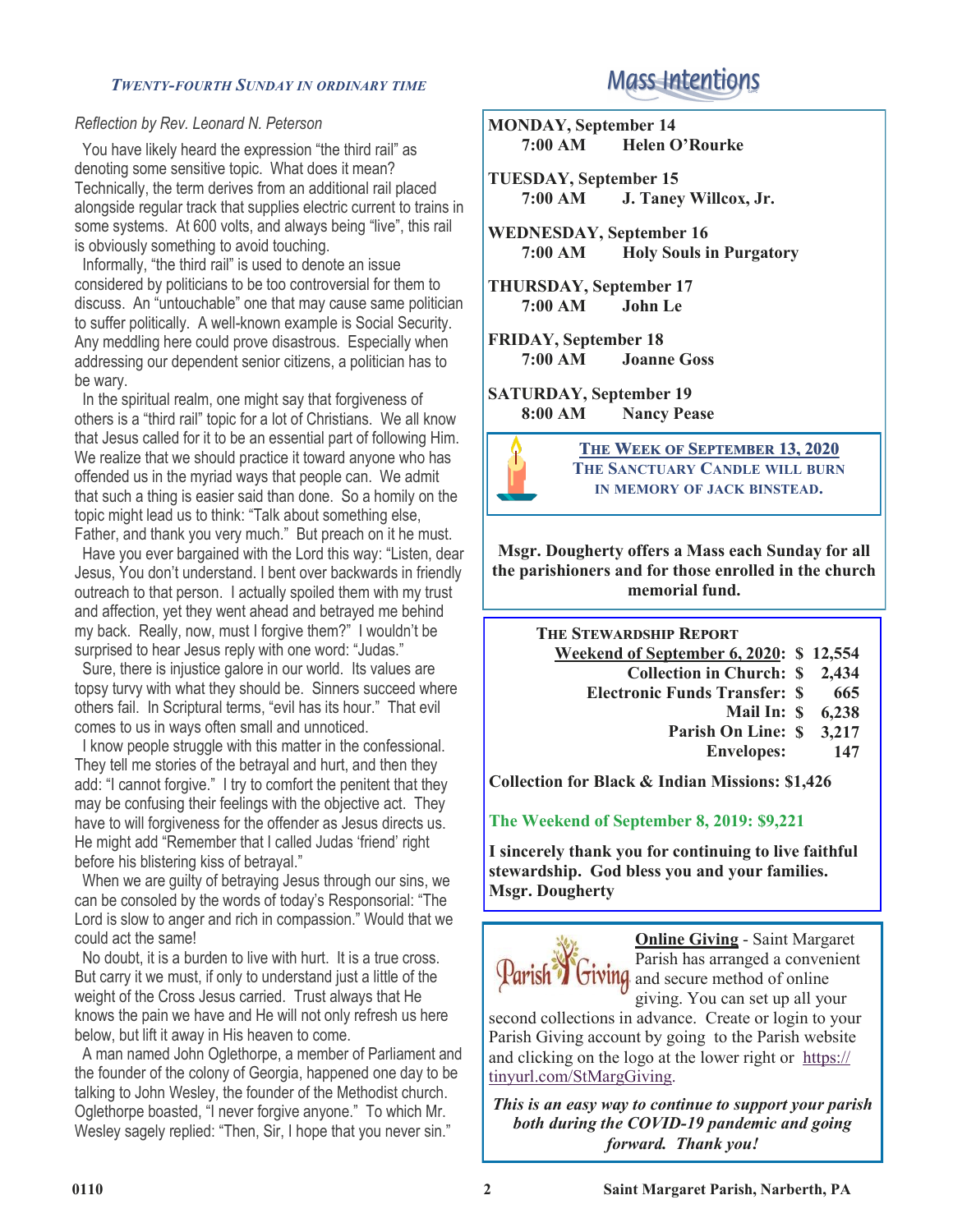*Parish Theme for 2020-2021* **Prayer: Pathway to God**

## **From the Pastor**

**R.C.I.A.** – The Rite of Christian Initiation of Adults Classes will be resuming on Tuesday evening, September 15. These classes on our faith help to prepare those who are interested in becoming Catholic, as well as those who were baptized Catholic but are still in need of receiving the Sacraments of Confirmation and/or Holy Eucharist. If you are not able to attend on Tuesday evenings or in person, arrangements can be made for alternative times and ways of learning about the faith, If you are interested in participating, or have any questions about our Catholic faith and the reception of the sacraments, contact Msgr. Dougherty at [pastor@saintmarg.org](mailto:pastor@saintmarg.org) or 610-664-3770. **Baptismal Font** – Work on moving the baptismal font to a place closer to the main entrance of Church will commence on Monday, September 14. The work is being done by the Liturgical Arts Studio of the St. Jude Shop in Havertown. The project will take about two weeks to complete. The font will be placed near the center aisle five pews from the back of Church. Parts of two pews near the center aisle on the Saint Joseph side will be removed and the font will be situated there on marble flooring. Church directives instruct that the font should not be in the sanctuary, but near the entrance of the Church so that it can stand out in its own sacred place and highlight the sacred nature and purpose of the Sacrament of Baptism as our entrance into the life of Christ and the Church.

**Golf Outing Support** – Our Parish and School Golf Outing will take place on Monday, October 5 at Bala Country Club. Your assistance with this social and fundraiser would be much appreciated. The 2020-2021 fiscal year is going to be a particularly challenging one for our Parish because of the costs involved with the pandemic. If you cannot be there for the golf, please consider joining us for dinner, or taking out one of the many opportunities for sponsorship associated with the Outing. To register for golf or sign up for one of the sponsorships, see the insert in today's bulletin or contact Anne Becker at info@smsnarberth.org or at 610-664-2640.

**Ministry of Lector for both Deacon Candidate and Seminarian** – Christopher DeMaio, a parishioner at St. Margaret's and a candidate for the Diaconate, will be installed into the Ministry of Reader on Saturday, September 19 at St. Charles Borromeo Seminary. This is a step toward ordination as a deacon. Kenneth Omeke, who is serving his pastoral formation assignment this year on Thursdays at St. Margaret's, will receive the Ministry of Reader at the same Liturgy. This is a step toward his ordination to the Diaconate and to the Priesthood. We extend our congratulations and prayers to both of them as they continue to move toward service as ordained ministers in the Archdiocese of Philadelphia.

**Collection for the Holy Land Shrines** – The Collection for the Holy Land Shrines is normally taken up at the Liturgy on Good Friday. Due to the pandemic, this Collection was moved to this weekend, Sept. 12-13. There will be special baskets at the doors of Church for you to make your donation to this Collection for maintaining and enhancing the Shrines in the Holy Land. Your generosity helps to preserve sacred sites that are important to our faith.

**Catholic Charities Appeal** – Catholic Charites Appeal 2020 is still in progress. As of Aug. 28, 160 households in our Parish have contributed a total of \$64,346 toward our goal of \$84,835. Your donations help Catholic Social Services of the Archdiocese to provide many important helps to the needy. Your contributions support food banks, family service centers, schools for those with special needs, and many other good works. Please consider making a donation soon.

**Church Teaching: Baptismal Font** – Because of the essential relationship of baptism to the celebration of other sacraments and rituals, the parish will want to choose an area for the baptistry or the font that symbolizes that relationship. Placing the baptismal font in an area near the entrance or gathering space where the members pass regularly and setting it on an axis with the altar can symbolize the relationship between the various sacraments as well as the importance of the Eucharist within the life and faith development of the members.



Please remember in your prayers the souls of Charlotte Croce and Kathleen Valentine who recently passed away. May they rest in peace and their loved ones be comforted.

**Spiritual Thought** – Never be in a hurry; do everything quietly and in a calm spirit. Do not lose your inner peace for anything whatsoever, even if your whole world seems upset. (Saint Francis de Sales)

**A Little Humor**: Life with the Virus – 2019: Stay away from negative people. 2020: Stay away from positive people.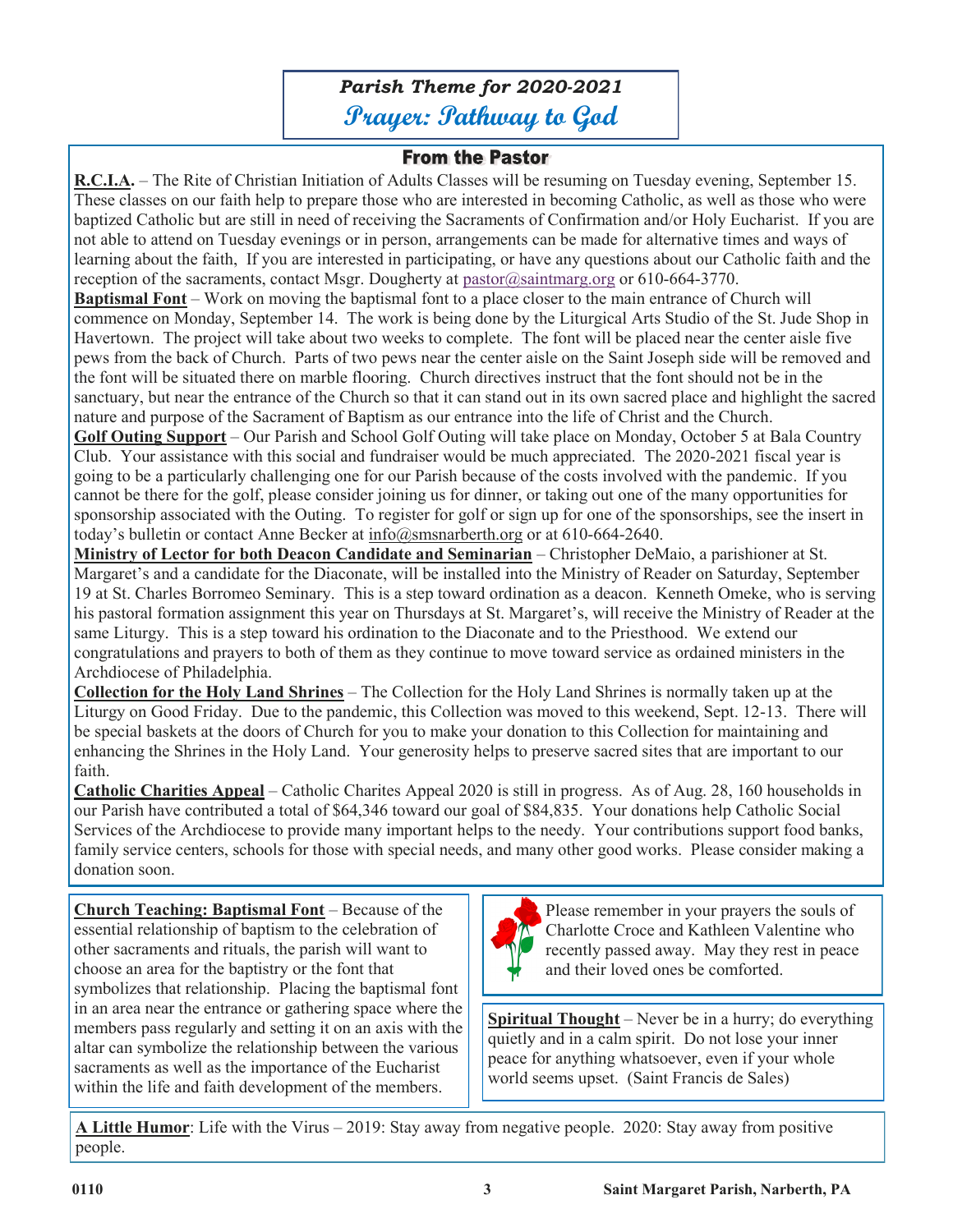### **SAVE THE DATE 3rd ANNUAL GOLF OUTING** *for St Margaret Parish & School* **MONDAY OCTOBER 5, 2020 BALA GOLF CLUB!**



**If you want to help with planning and organizing, contact** 

**[info@smsnarberth.org](mailto:info@smsnarberth.org) and put "Golf" in the subject line! Tell your friends - we will all need a socially distant event like this in our fall!**



#### **Mount Saint Joseph Academy Class of 2025**

The Mount application is now open! Open House – Sunday, October 4. All interested families of 5th- 8th grade girls are welcome. Save the date and register today at msjacad.org/openhouse. For more information or with any questions, email the Admissions Team at admiss@msjacad.org.



**VOCATION OFFICE FOR THE** DIOCESAN PRIESTHOOD ARCHDIOCESE OF PHILADELPHIA **HEED THE CALL** 

**Weekly Discernment Groups** *High School and Post-High School Men* Men, high school and post-high school, who are exploring a possible call to the priesthood are invited and encouraged to attend **Weekly Discernment Groups** with Fr. DeLacy and some of the seminarians from St. Charles Borromeo Seminary. Men participate in weekly online discussions related to topics of discernment using the book To Save A Thousand Souls. The men gather from 6:30 to 8:00 PM on Sunday nights (Post-High School Men) and Thursday nights (High School Men). To participate in these discernment groups, please contact Fr. DeLacy at fr.sdelacy@archphila.org.

## **Weekend Mass Schedule September 19-20**

*(Priest scheduled is subject to change)* **Saturday, September 19** Confessions 4:00 - 4:45 PM - Msgr. Dougherty 5:15 PM - Msgr. Dougherty **Sunday, September 20** 7:30 AM - Fr. Pesarchick 8:45 AM - Fr. Pesarchick 10:00 AM - Fr. DePrinzio 11:30 AM - Fr. DePrinzio

> **HELPING OTHER PEOPLE IN EMERGENCY Suspended until further notice.**



Join us for this year's VIRTUAL *Narberth CF Run and Walk for Cystic Fibrosis* **Saturday, September 26 - Saturday, October 3**

### **Here's how it works:**

[Register](http://r20.rs6.net/tn.jsp?f=001zr-WDVdAP7omKAU2P-wHJ76K4Ri4_2WU7FFlgYXBGza9BtZjMyJF1JKi0zv9cGHD0Rd0s63HfrUmVf2fYM_8CQFBGHGjufAgDVm0wKh98SdJPaKZsrUnetTfp8oTnjreOb9GtSHSCKVHdD412ZMrfWxvtflAWTh5GlHyLwsMuKfh3ljmVMV8aqVd7gJzpMd8NHyUCPi928s=&c=6BGhst7lYVpzhwVz9QrUb) yourself, team, or family. Run **5 miles** or walk **2 miles** anytime between **9/26 and 10/3**.

Set a course in your neighborhood, park, track or treadmill. Upload your results in our virtual race track[er.](http://r20.rs6.net/tn.jsp?f=001zr-WDVdAP7omKAU2P-wHJ76K4Ri4_2WU7FFlgYXBGza9BtZjMyJF1JKi0zv9cGHDZKZGaJ3mrSOojZ2CC0aNZA2YMkYaZn4Wngoaeu7Xj997AYmZ-nC8WWUZ4fWL4gDmtcKAlbLiGsGP-IIbC-zjxU7zdL0uTQgx2RHWpvrGjcLJbtHiIhgoEw==&c=6BGhst7lYVpzhwVz9QrUbgzW3VQqeMbAoD9Q2_GmM) [Fundraise or Donate](http://r20.rs6.net/tn.jsp?f=001zr-WDVdAP7omKAU2P-wHJ76K4Ri4_2WU7FFlgYXBGza9BtZjMyJF1JKi0zv9cGHDZKZGaJ3mrSOojZ2CC0aNZA2YMkYaZn4Wngoaeu7Xj997AYmZ-nC8WWUZ4fWL4gDmtcKAlbLiGsGP-IIbC-zjxU7zdL0uTQgx2RHWpvrGjcLJbtHiIhgoEw==&c=6BGhst7lYVpzhwVz9QrUbgzW3VQqeMbAoD9Q2_GmM) to support those battling **CF.**

### **CELEBRATING 25 YEARS WITH A \$25 REGISTRATION FEE**

To register, fundraise, donate or sponsor, visit: <https://www.takeabreatherfromcf.org/narberthrun/>



## **Class of 2025**

*Saint Basil Academy* welcomes 8th Graders to enroll in our Saturday reading / writing / math workshops to prepare for the High School Entrance Exam.

Saturday, September 12 - Reading and Writing Saturday, September 19 - Math and Problem Solving Saturday, September 26 - 8th Grade Entrance Exam

Personal Tours for students and their families for the **Class of 2025!**

Contact Rachel McGonigle in the admissions office at 215-649-9083 or email [rmcgonigle@stbasilacademy.org.](mailto:rmcgonigle@stbasilacademy.org)

## **Class of 2024**

**Saint Basil Academy** welcomes 7th & 8th Graders to shadow on Thursday or Fridays. Students can enroll for the **Class of 2024** by contacting Rachel McGonigle in the admissions office at 215-649 9083 or email [rmcgonigle@stbasilacademy.org.](mailto:rmcgonigle@stbasilacademy.org)

Saint Basil Academy 7th Grade Prep Course and Practice Exam Cost: \$75 (\$50 for just the exam) Prep Course Saturday, February 29 at 8AM Practice Exam Saturday, March 7 Register at [stbasilacademy.org.](http://stbasilacademy.org/)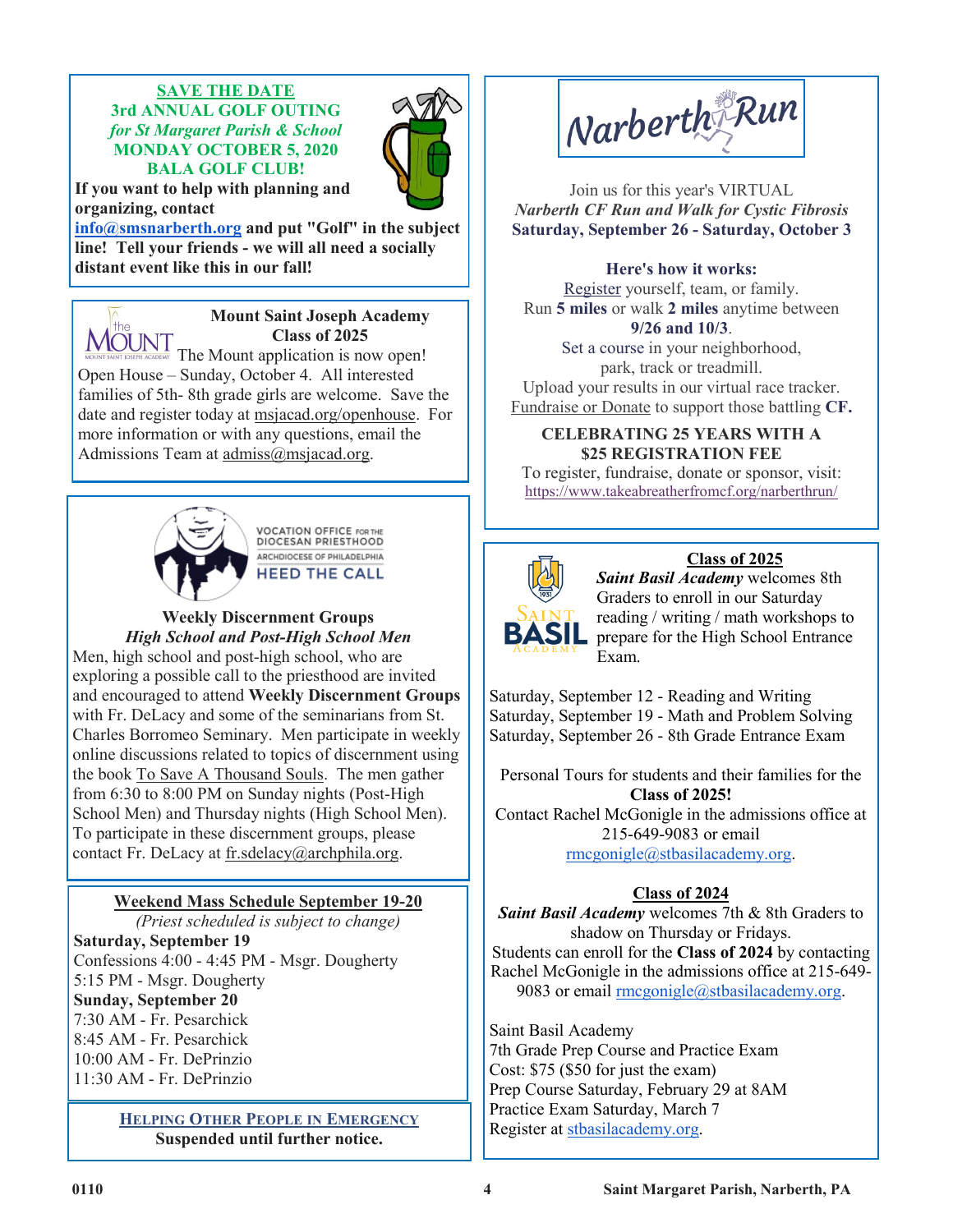*Online Ministries for Separated & Divorced Catholics* **Office for Life and Family Phone: 215-587-0500 Email: sbozza@archphila.org www.phillycatholiclife.org**

**Separated Faithful:** Divorced or separated Catholics who remain faithful to their marriage. Catholics who were reluctantly divorced or separated can continue to fulfill your marriage mission - to sanctify yourself and your spouse. Discuss the ongoing seven stages from the book, "The Gift of Self, A Spiritual Companion for Separated and Divorced Faithful to the Sacrament of Marriage." Conference phone call, second Mondays monthly 9 PM. Contact MaryOfCana@chaosmt.net with your name, parish, city.

## **Families/Individuals affected by Divorce and**

**Separation**: Online meeting sponsored by St. Raymond Nonnatus Foundation held every month the FIRST TUESDAY of the month at 8 PM. Please join the meeting from your computer, tablet or smartphone at https://global.gotomeeting.com/join/668359061. You can also dial in using your phone: 1-312-757-3121, access code: 668-359-061.



#### **Project Rachel: Healing after Abortion Peace Starts Here**

project rachel

*Prayer - Jesus, Healer of Wounds and Source of Mercy, your hands embrace and welcome little children. As we look on your hands* 

*painfully nailed to the cross, extend your Divine Mercy to the tens of millions of women and men in our nation who are wounded from their participation in abortions. Help us as a Church to recognize the unique pain that abortion brings to individuals, families and our society. May the wounds of your hands on the Cross remind us each day of your steadfast love for us as we seek to build a culture of life and be faithful instruments of your hope and healing*.

Project Rachel is a collaboration of The Office for Life and Family and Catholic Social Services. For more information, call 1-844-772-2435 or email ProjectRachel@chs-adphila.org.



*St. Margaret Church is open from 7:30 AM to 4 PM, Monday through Friday, 7:30 AM to 6:30 PM on Saturday, and 7:15 AM to 2 PM on Sunday*.

## *DO YOU HAVE QUESTIONS ABOUT THE CATHOLIC FAITH***?**

Saint Margaret Parish offers opportunities for people seeking more information about the Catholic Faith, the Sacraments and living the Christian Life. These opportunities are for adults who would like to inquire about following Jesus and becoming a member of the Catholic Church, or, if you are already a baptized Christian, would like to become a Catholic, or, if you are already a baptized Catholic would like to receive Confirmation and Holy Communion. There are many people like yourself inquiring and we are ready to answer your questions. **Classes resume September 15**. *Please contact the Parish Office for more information.*

**Springs in the Desert** is a new ministry that responds to struggles with infertility through accompaniment and discernment of new paths of fruitfulness. This ministry seeks to help couples process the pain of infertility and to discover the fruitfulness God has planned for their marriages. For more information, please visit https://springsinthedesert.org/

*Wedding Anniversary Mass Archbishop Nelson Pérez Principal Celebrant* Are you celebrating a special



anniversary this year? The annual Archdiocesan Wedding Anniversary Mass will take place on **Saturday, October 17, 2020,** at the Cathedral Basilica of SS. Peter and Paul at the 5:15 PM Vigil Mass. This Mass is to pray for, and with, married couples in the Archdiocese of Philadelphia who are married 1-5 years, and couples who have been married 25 years or more, or 50 years or more. Friends and family are welcome and encouraged to attend.

## *Registration Required*

To register, visit www.phillycatholiclife.org, call 215-587-0500, or email famlife@archphila.org.

## *Nightly Rosary to End Coronavirus has been*  **EXTENDED!**



Until further notice, and through October at least, the rosary will continue Monday through Thursday at 8:00 PM in both English and Spanish, everyone raising up prayer at the same time. The English and Spanish rosaries have separate links, both found on the website below. Thursday's English rosary will be a World Mission Rosary. The Office for the New Evangelization is hosting this online **Rosary Campaign** for an end to the Coronavirus at **phillyevang.org/rosary/**.